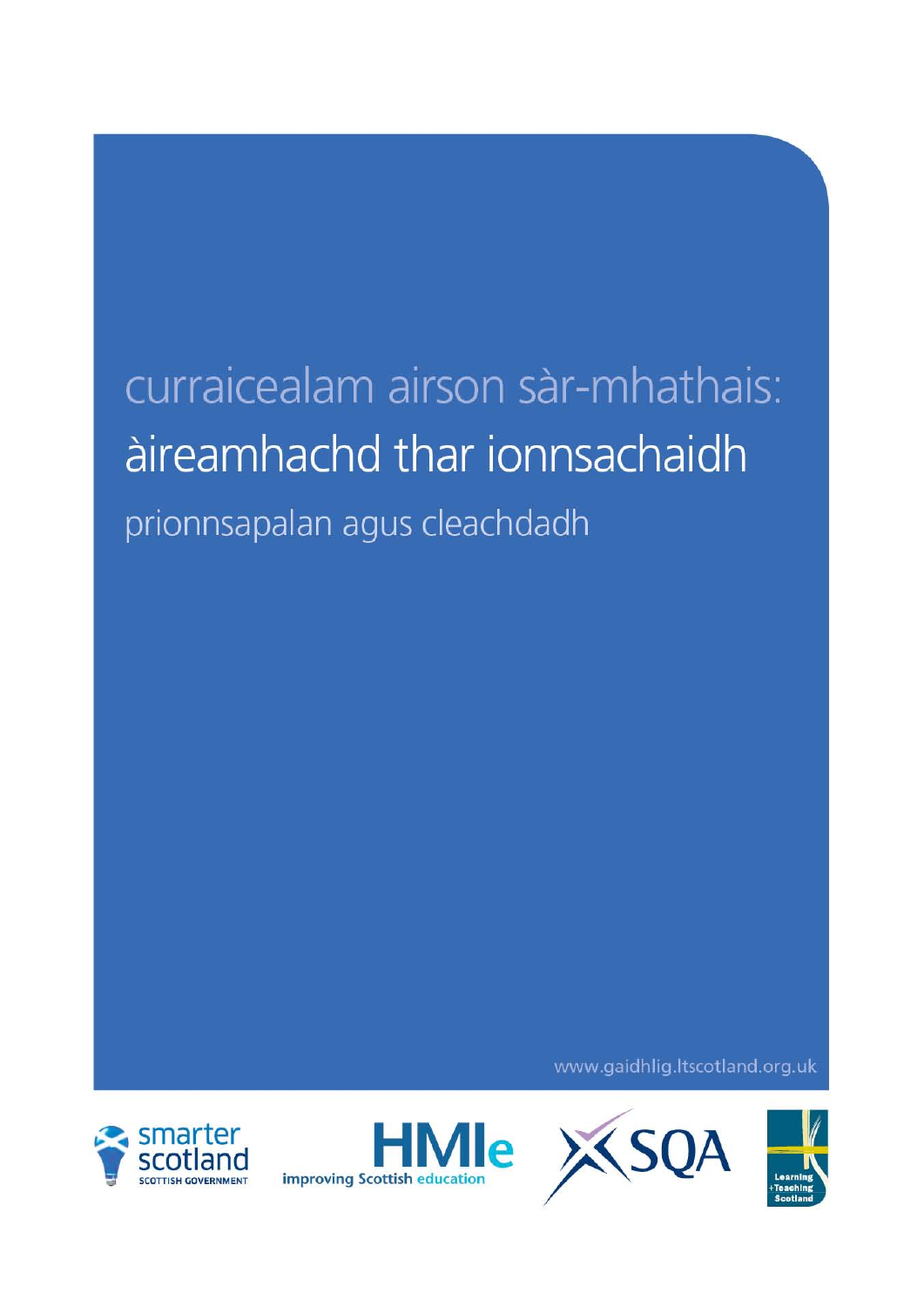# **Àireamhachd thar ionnsachaidh Prionnsapalan agus cleachdadh**

Tha dleastanas air luchd-teagaisg uile a bhith a' toirt àireamhachd air adhart. Leis mar a tha cuideam nas motha ga chur air àireamhachd do dhaoine òga, feumaidh luchd-teagaisg a bhith a' planadh airson a bhith a' dol thairis air sgilean àireamhachd tron sgoil agus a bhith gan daingneachadh.

*Togail a' Churraicealaim 1*

Feumaidh a h-uile sgoil, agus na bhios ag obair còmhla riutha, ro-innleachd a bhith aca airson dèanamh cinnteach gun ruig clann agus daoine òga ìrean àrd ann an sgilean àireamhachd thar a' churraicealaim. Bidh na ro-innleachdan sin stèidhichte air an aon tuigse a bhith aig an luchd-obrach uile mu mar a bhios clann agus daoine òga a' dèanamh adhartas ann an àireamhachd agus mu dheagh ionnsachadh is teagasg ann an àireamhachd. Ma bhios iad a' coobrachadh còmhla ri daoine eile taobh a-staigh an roinn fhèin, me na tràth bhliadhnaichean, sgoil, suidheachadh obrach òigridh no colaiste, agus a' co-obrachadh eadar roinnean, cuidichidh sin luchd-obrach gu bhith a' lorg chothroman air sgilean àireamhachd a thoirt air adhart agus a dhaingneachadh nan teagasg.

#### **Dè tha a bhith àireamhachail a' ciallachadh?**

Tha a bhith àireamhachail gar cuideachadh gu bhith soirbheachail nar beatha làitheil agus a bhith feumail dhan tsaoghal mun cuairt oirnn. Tha e a' cur ri ar cothroman ann an saoghal na h-obrach agus a' toirt dhuinn bunait air am faod sinn togail tro ionnsachadh fad-beatha. Chan e a-mhàin fo-sheata de mhatamataig a tha ann an àireamhachd; 's e sgil beatha a tha ann cuideachd, a tha a' buntainn agus a' cur taic ri gach raon de dh'ionnsachadh, agus mar sin a tha a' toirt cothrom do dhaoine òga ruighinn air farsaingeachd a' churraicealaim.

Tha sinn àireamhachail ma thog sinn:

*am misneachd agus comas ann an àireamhachd a leigeas leinn ceistean a fhreagairt, fiosrachadh a sgrùdadh agus co-dhùnaidhean fiosraichte a dhèanamh stèidhichte air àireamhachadh.* 

Bidh neach àireamhachail air sgilean bunaiteach a thogail agus a leasachadh, agus bidh e/i comasach air pròiseasan àireamhachd a chur an gnìomh. A bharrachd air seo tha a bhith àireamhachail a' toirt cothrom dhuinn air fiosrachadh fhaighinn agus a mhìneachadh, air aithneachadh dè tha comasach, diofar roghainnean a chothromachadh an aghaidh a chèile agus co-dhùnadh a dhèanamh mun roghainn as freagarraiche.

'S e sgil beatha, ionnsachaidh agus obrach a tha ann an àireamhachd. Tha sgilean àireamhachd a tha air an deagh leasachadh a' toirt cothrom do dhaoine òga a bhith nas misneachaile ann an suidheachaidhean sòisealta agus barrachd tlachd fhaighinn à grunn chur-seachadan. Air an adhbhar sin agus air mòran adhbharan eile, tha pàirt cudromach aig a h-uile neach-teagaisg ann a bhith a' cur ri sgilean àireamhachd chloinne agus a h-uile neach òg.

Tha daoine àireamhachail a' cur earbsa anns an fhiosrachadh, na bun-bheachdan agus na sgilean a tha iad air a thogail agus tha iad an-còmhnaidh a' dol thairis orra agus a' cur riutha. Bidh luchd-obrach uile, nuair a tha iad a' cleachdadh aithrisean nan eòlasan agus builean airson ionnsachadh a phlanadh, a' dèanamh cinnteach gum bithear a' dol thairis a-rithist air na sgilean àireamhachd a chaidh a thogail aig na tràth ìrean agus às dèidh sin, agus gan ùrachadh tron sgoil agus air adhart gu ionnsachadh fad-beatha.

#### **Ciamar a tha na h-eòlasan agus builean àireamhachd air an cur ri chèile?**

Tha na h-eòlasan agus builean àireamhachd air an cur ri chèile fo ochd cinn:

- Tuairmseadh agus cruinneachadh
- Àireamh agus pròiseasan àireimh
- Bloighean, bloighean deicheach agus ceudadan
- **Airgead**
- Uair
- Tomhas
- Dàta agus anailis
- Beachdan coltachd agus mì-chinnt.

Bidh luchd-teagaisg eòlach air gach aon de na roinnean sin de dh'àireamhachd agus a' faicinn mar a tha buaidh aca air am beatha fhèin. Bidh smaoineachadh air seo a' cuideachadh luchd-teagaisg gu bhith a' lorg chothroman airson àireamhachd chloinne agus dhaoine òga a leasachadh.

Àireamhachd thar ionnsachaidh: prionnsapalan agus cleachdadh 1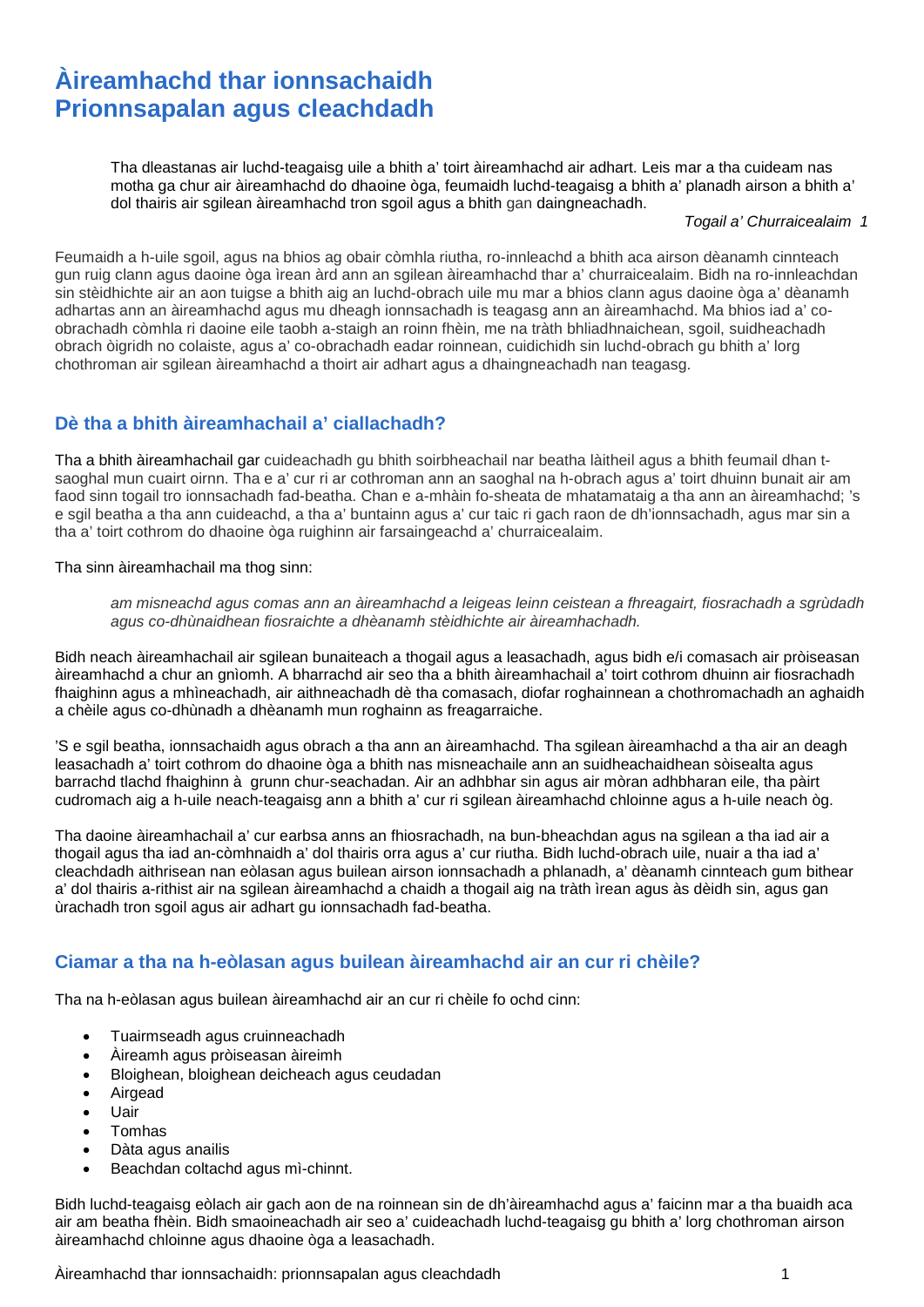#### **Chan e Matamataig an cuspair agam. Ciamar a chuireas mi ri leasachadh sgilean àireamhachd?**

Do luchd-teagaisg fa leth anns na h-àrd-sgoiltean agus do luchd-cleachdaidh eile, tha e a' ciallachadh a bhith a' faighneachd na ceist, 'Ciamar a tha mi a' coileanadh feumalachdan àireamhachd an luchd-ionnsachaidh a tha air mo bheulaibh?' Chan eil seo a' ciallachadh gum bi thu a' teagasg a h-uile nì a bhios neach-teagaisg matamataig a' dèanamh ach gum bi thu a' smaoineachadh air na h-eòlasan matamataigeach as urrainn dhut a thoirt do na daoine òga. Bidh a' bhuaidh as motha aige air luchd-ionnsachaidh ma bhios luchd-cleachdaidh uile, anns gach àrainneachd ionnsachaidh, a' toirt a-steach eòlasan àireamhachd saidhbhir mar phàirt dem prògraman ionnsachaidh bho latha gu latha.

Dh'fhaodadh tu tòiseachadh le bhith a' faighneachd dè an ìre gu bheil thu a cheana a' toirt eòlasan àireamhachd don luchd-ionnsachaidh. Mar chiad cheum, 's dòcha gum bi thu ag iarraidh smaoineachadh air far a bheil pàirt aig àireamhachd anns na roinnean den churraicealaim sa bheil thusa an sàs. A bheil am prògram agad a' gabhail asteach tuairmseadh, tomhas, cleachdadh agus a bhith a' dèanamh an fheum as fheàrr de thìde no ag obrachadh amach airgead? A bheil leughadh fiosrachaidh bho chlàran agus chlàran-ama sa phrògram, no mìneachadh air toraidhean ghnìomhan? Ma tha, agus ma tha thu a' cur cuideam air a seo agus a' togail air anns na gnìomhan ionnsachaidh agad, tha thu a' cur gu mòr ri leasachadh àireamhachd an luchd-ionnsachaidh uile.

## **Cò ris a tha ionnsachadh agus teagasg èifeachdach ann an àireamhachd coltach?**

Tha na h-eòlasan agus builean a' toirt air adhart, agus a' cur taic ri, dòighean ionnsachaidh is teagaisg èifeachdach a bhrosnaicheas ùidh chloinne agus dhaoine òga agus a dh'àrdaicheas an comas cruthachaidh agus an innleachdas.

Bidh àrainneachd shaidhbhir, thaiceil a' gabhail a-steach measgachadh sgileil de dhòighean-obrach eadardhealaichte, nam measg:

- ionnsachadh gnìomhach agus cluich a bhios air a phlanadh airson adhbhar
- a bhith a' toirt air adhart comas freagairt cheistean
- a bhith a' toirt air adhart sùbailteachd inntinn
- a bhith gu tric ag iarraidh air a' chloinn an smuaintean a mhìneachadh
- teacsaichean agus eòlasan air a bheil clann agus daoine òga eòlach agus aig a bheil buntanas rim beatha
- a bhith a' cleachdadh teicneòlas ann an dòigh fhreagarrach agus èifeachdach
- a bhith a' togail air prionnsapalan Measadh airson Ionnsachadh, a' gabhail a-steach tuigse air adhbhar nan gnìomhan agus am buntanas ri rudan eile
- ionnsachadh co-obrachail agus neo-eisimeileach
- a bhith gu tric a' dèanamh cheanglaichean tar-churraicealam, gus am bi bun-bheachdan agus sgilean air an toirt air adhart gu ìre nas motha le bhith gan cur an cèill ann an co-theacsan iomchaidh eadar-dhealaichte
- a bhith ag àrdachadh ùidh agus tlachd ann an àireamhachd.

Bidh luchd-teagaisg a' planadh airson sgilean àireamhachd bunaiteach chloinne a stèidheachadh agus a dhaingneachadh, a' cleachdadh dhòighean beothail agus eadar-obrachail, airson gum faigh clann tuigse sheasmhach mu àireamhan. Tro leithid sin a dhòighean, bidh am misneachd a' fàs ann an cuimhneachadh agus ann a bhith a' cleachdadh cheangalan àireamhan ri fiosrachadh iomadachaidh, ann an tuigse air luach-àite, agus ann an cur an cèill ro-innleachdan obair-cinn. Bidh luchd-teagaisg a' daingneachadh nan sgilean sin gu cunbhalach tro shaoghal foghlaim gach pàiste agus gach neach òg.

## **Ciamar a dh'àrdaicheas mi adhartas ann an leasachadh sgilean àireamhachd chloinne agus dhaoine òga? Ciamar a bhios fios agam dè na sgilean àireamhachaidh a bu chòir dhomh a leasachadh agus gu bheil iad aig ìre fhreagarrach?**

Nì clann agus daoine òga an t-adhartas as fheàrr ann an àireamhachd tro bhith a' cur rin eòlas air na prìomh bhunbheachdan mean air mhean agus a bhith a' cur an sgilean gu feum ann an co-theacsan ùra. Tha puingean ionnsachaidh bunaiteach co-cheangailte ri na 'slighean adhartais' sin: tha iad a' toirt cothrom do luchd-teagaisg a bhith a' faicinn adhartas ann an tuigse pàiste no neach òg agus na h-ath cheuman a ghabhas àite. Tha e deatamach gum bi luchd-teagaisg ag obair còmhla airson cur ris an an tuigse choitcheann aca air adhartas.

Chan eil crìochan air a chur air adhartas anns na h-aithrisean eòlasan agus bhuilean, airson gum faod clann agus daoine òga uile a bhith a' faighinn dùbhlan aig ìre fhreagarrach. Cuidichidh co-obrachadh gus dèanamh cinnteach gu bheil aonta ann a thaobh nan ìrean a thathas a' sùileachadh agus a thaobh dè tha ann an ionnsachadh agus teagasg àireamhachd mhath.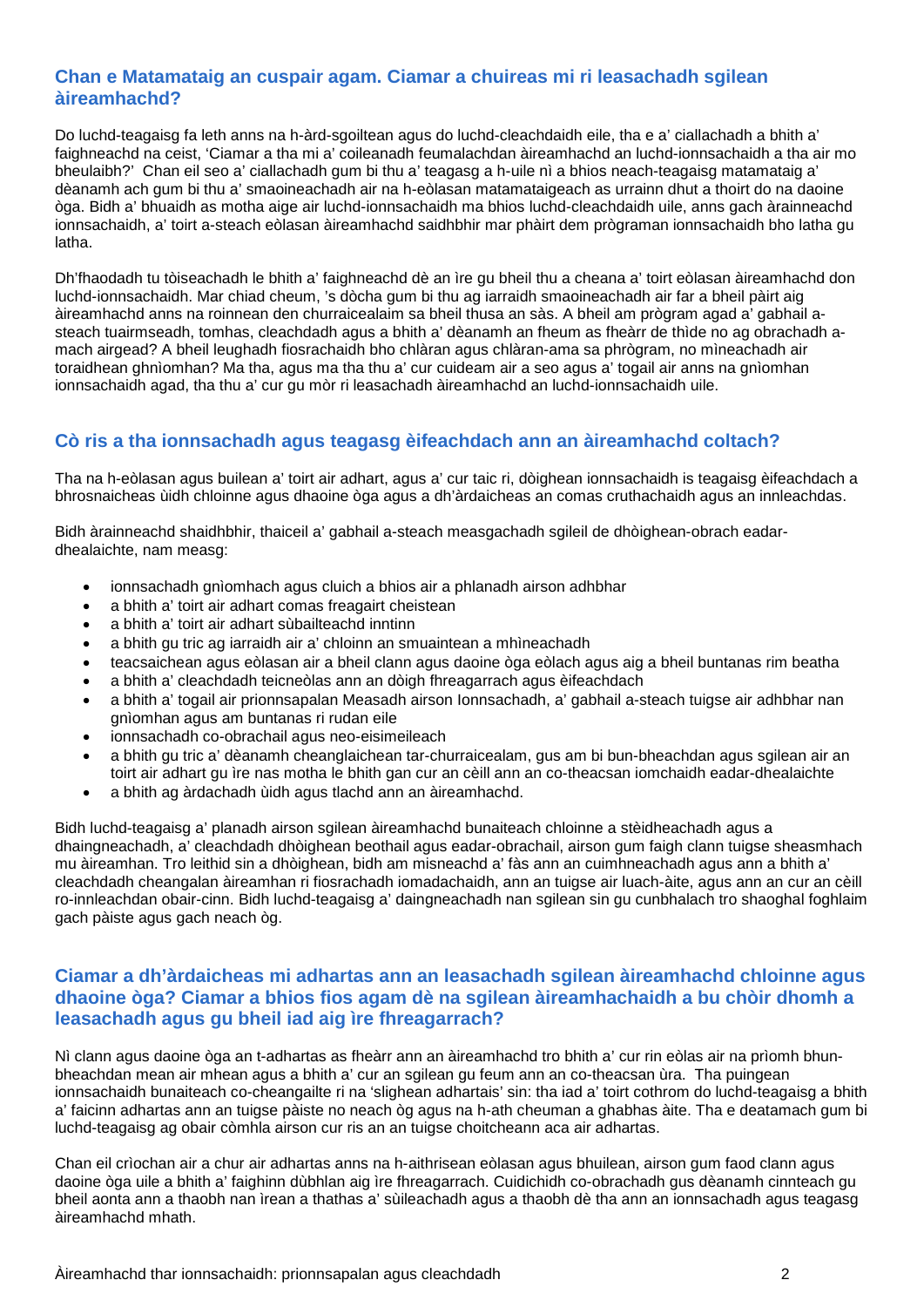Tha e cudromach a bhith a' planadh còmhla airson na co-theacsan sam bi clann agus daoine òga ag ionnsachadh is a' cur an sgilean àireamhachd gu feum. Feumaidh clann agus daoine òga cothroman air diofar sgilean àireamhachd, bho na diofar shlighean adhartais, a thoirt còmhla ann an doighean eadar-dhealaichte. Tha ionnsachadh aig ìre àrd an crochadh air a bhith a' faighinn co-chothromachadh freagarrach eadar a bhith a' togail fiosrachadh feumail agus a bhith ga fhighe a-steach agus ga chur an gnìomh ann an co-theacsan a tha an dà chuid cumanta agus macmeanmnach.

#### **A bheil sinn a' sùileachadh barrachd ann an àireamhachd?**

Tha na tha sinn a' sùileachadh a thaobh àireamhachd dha-rìribh nas àirde na bha. Tha seo air sgàth 's gu bheilear a' faicinn gun teagamh sam bith gum feum sinn ìrean coileanaidh ann an àireamhachd a thogail, agus an cumail suas tro ionnsachadh fad-beatha. Tha mòran dhùthchannan eile ag àrdachadh an ìrean coileanaidh ann an àireamhachd an cloinne, an daoine òga agus an sluaigh san fharsaingeachd. Tha feum aig Alba air obrachadh aig an ìre as àirde, agus mar sin tha e cudromach comasan àireamhachd àrdachadh airson math gach neach fa leth agus cuideachadh le soirbheachadh ar dùthcha.

Airson taic a chur ri seo, bu chòir do eòlasan agus bhuilean gun chrìochan dèanamh cinnteach gu bheil daoine òga a' faighinn dùbhlan aig ìre fhreagarrach agus a' faighinn cothrom air adhartas a dhèanamh aig astar a thathar a' meas freagarrach. Tha an inbhe coileanaidh aig a' cheathramh ìre air a dealbhadh gus a bhith dlùth air ìre 4 den SCQF.

Tha am pàipear seo agus na h-eòlasan agus builean ann an àireamhachd a' toirt aithris shoilleir air na h-amasan a chuidicheas luchd-cleachdaidh uile ann a bhith a' gabhail gu misneachail ris an dleastanas chudromach a tha oirnn uile a thaobh sgilean àireamhachd ar cloinne agus ar daoine òga a thoirt air adhart.

#### **Cò ris a tha measadh àireamhachd coltach?**

*(Tha an earrann seo a' dol leis a' chomhairle airson matamataig agus àireamhachd.)* 

On tha àireamhachd na uallach air an luchd-obrach uile, agus seach gu bheil àireamhachd cudromach thar gach pàirt de dh'ionnsachadh neach òg, bu chòir don luchd-obrach uile a bhith soilleir mu an dleastanasan agus mun uallaichean a thaobh measadh àireamhachd. Bidh measadh àireamhachd a' cuimseachadh air cho comasach 's a tha clann agus daoine òga air obrachadh le àireamhan agus le dàta, agus cho math 's as urrainn dhaibh an cur gu feum nan ionnsachadh agus nam beatha, a' gabhail a-steach ullachadh airson obair san àm ri teachd. Bho na tràth bhliadhnaichean chun nan ìrean as àirde, agus gu h-àraidh aig amannan gluasad eadar ìrean foghlaim, tha e fìor chudromach gum bi dealbh shoilleir ann den adhartas a tha gach pàiste agus neach òg a' dèanamh thar gach roinn de dh'àireamhachd, gus am faodar tuilleadh ionnsachaidh a phlanadh no dìth adhartais a chur ceart.

Faodaidh luchd-teagaisg dearbhadh a thional air adhartas mar phàirt den ionnsachadh bho latha gu latha anns na clasaichean matamataig agus thar a' churraicealaim. Bidh cleachdadh ghnìomhan measaidh sònraichte cudromach ann a bhith a' measadh adhartas aig prìomh ìrean ionnsachaidh. Chithear adhartas chloinne agus dhaoine òga nan sgilean ann a bhith a' cleachdadh àireamhan airson ceistean a fhreagairt, ann an sgrùdadh air fiosrachadh agus ann a bhith a' dèanamh cho-dhùnaidhean fiosraichte, stèidhichte air àireamhachadh. Bu chòir do dhòighean-obrach ann am measadh a bhith a' comharrachadh na h-ìre gun urrainn clann agus daoine òga na sgilean sin a chur an gnìomh nan ionnsachadh sa chlas agus air taobh a-muigh an t-seòmair-teagaisg, nam beatha làitheil agus ann an ullachadh airson saoghal na h-obrach.

Mar a bhios clann agus daoine òga a' togail mean air mhean air na bun-bheachdan agus air na sgilean a tha anns na h-eòlasan agus builean, bidh iad a' sealltainn an comais agus am misneachd ann a bhith gan cur an gnìomh ann an diofar dhòighean. Mar eisimpleir:

- An urrainn dhaibh an smuaintean a mhìneachadh airson sealltainn gu bheil iad a' tuigsinn phròiseasan agus bhun-bheachdan àireamhachd?
- A bheil iad a' toirt air adhart, ann an dòigh chinnteach, an raon de sgilean agus chomasan a tha air am mìneachadh anns na h-eòlasan agus builean? Nuair a bhios iad gan cur an sàs ann an ceistean, a bheil iad comasach air tarraing air sgilean agus air bun-bheachdan a dh'ionnsaich iad roimhe?
- Nuair a bhios iad a' dèiligeadh ri ceistean ann an co-theacsan air nach eil iad eòlach, an urrainn dhaibh na sgilean agus na bun-bheachdan a tha a' freagairt air a' cheist aithneachadh le misneachd? A bheil iad comasach air an sgilean a chur an gnìomh gu mionaideach nuair a tha iad ag obair leotha fhèin agus còmhla ri daoine eile, agus an urrainn dhaibh an uair sin am freagairtean a mheasadh?
- A bheil iad nas tuigsiche mu ionmhas pearsanta?
- A bheil iad comasach air dàta a luachadh airson co-dhùnaidhean fiosraichte a dhèanamh?

Àireamhachd thar ionnsachaidh: prionnsapalan agus cleachdadh 3